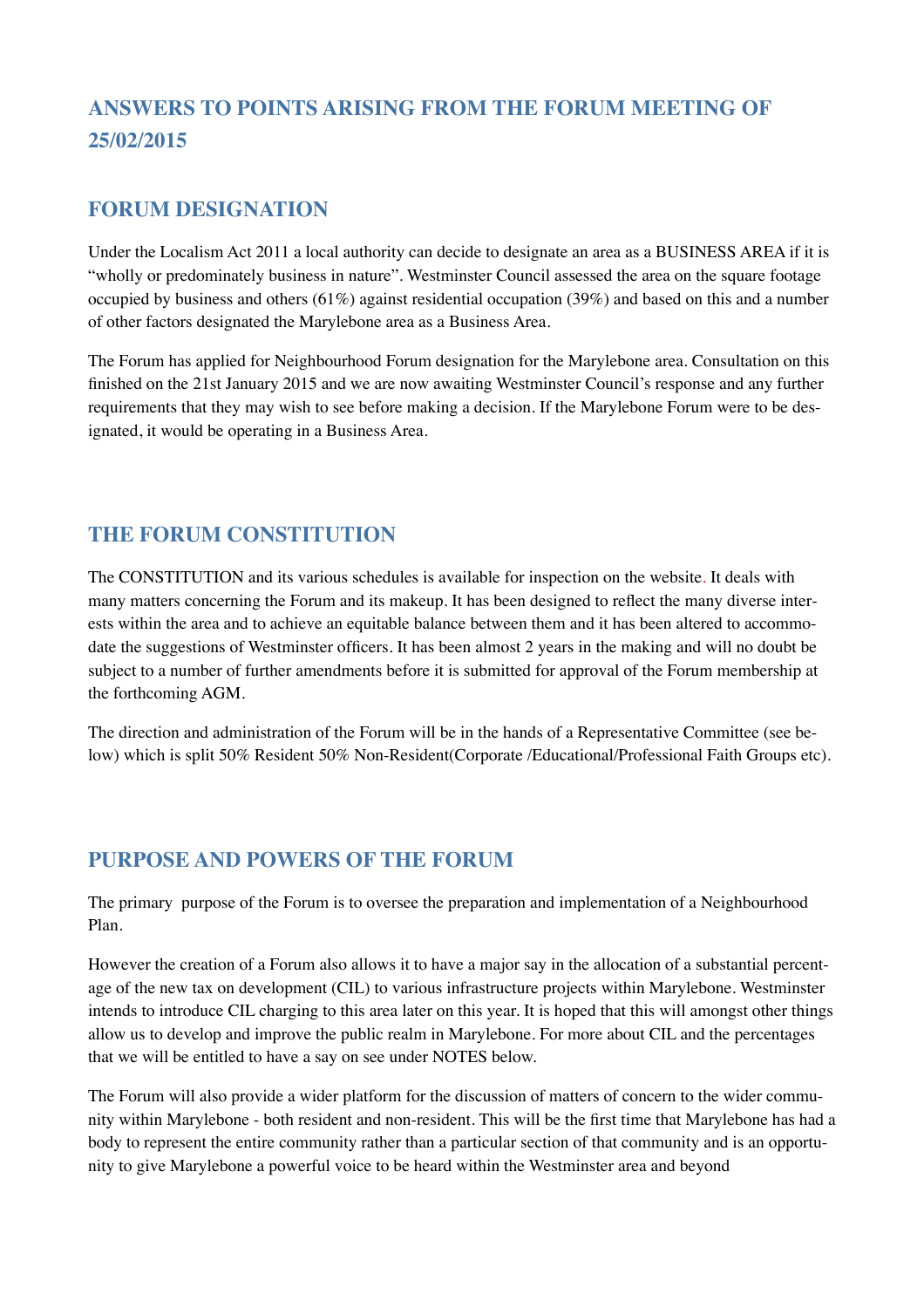# **RELATIONSHIPS WITH THE ST MARYLEBONE SOCIETY AND MARYLEBONE ASSOCIATION**

It is not the intention that the Forum will replace the role of the St Marylebone Society or the Marylebone Association.

These organisations will continue to operate within their present spheres of interest and to represent the broader interests of their members.

Representation from the amenity organisations on the Forum committee will ensure effective liaison with the other interests on the Forum.

## **STRUCTURE OF THE FORUM**

The overall direction of the Forum will be in the hands of the REPRESENTATIVE COMMITTEE which will number between 22-26 individuals as well as up to 4 ward councillors

The Committee is split 50% Resident 50% Non-Resident which includes representatives of business operating in the area and other stakeholders in the area such as the educational, medical and, faith groups

There is a list of prospective REPRESENTATIVES on the Marylebone Forum website but this is not intended to be definitive and we are actively seeking further nominations. Potential candidates for election will be drawn from this list and presented to Forum members prior to the first Forum AGM for election at the AGM. In order to be able to maintain the balance between business and non-business Representatives those elected at the AGM will only be accepted from this list.

The Marylebone Forum area is both large and densely populated compared to other forums in London and around the country. As such it is ideally seeking candidates from established groups within its area above applications from interested individuals. This will ensure the Forum has the widest and most representative membership within its main committees. However this not an exclusive policy and each application will be considered on its merits.

The first AGM of the Marylebone Forum is currently expected to take place on 9th Sept 2015 but this is subject to the timing of Westminster Council's decision to Designate the Forum.

The Members of the Representative Committee will appoint from their number a committee of 8 to 12 people to manage the day to day business of the Forum (the MANAGEMENT COMMITTEE) with particular reference to the formulation of the Neighbourhood Plan (including the possible employment and funding of professional assistance in plan preparation). This Committee will reflect the make up of the Representative Committee. The Management Committee's purpose will be to facilitate the wishes of the Representatives. It will therefore be answerable to the Representatives for all actions taken and will require the approval or endorsement of the Representatives for all actions taken.

The Representatives also have the power to appoint sub-committees to deal with specific topics. These may be formed from time to time as and when they are deemed to be required. There will be a sub-committee to take forward the Neighbourhood Plan but there may well be others to look at infrastructure issues in specific areas both geographical and otherwise.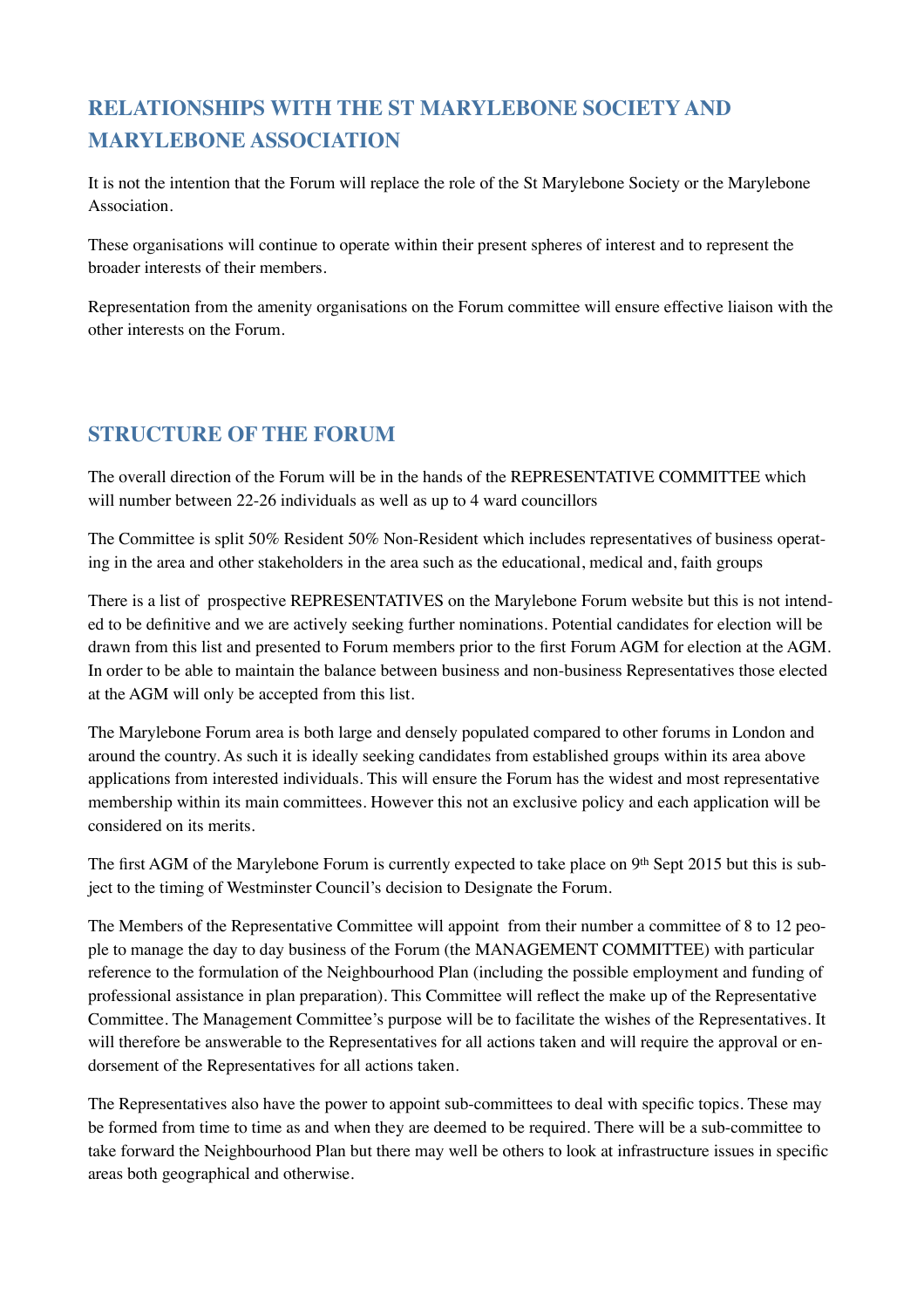# **COMMITMENT FROM COMMITTEE MEMBERS**

Involvement as a Representative is likely to require a minimum of 4 committee meetings a year as well as attendance at various other Forum events. In addition there will be a considerable amount of associated paperwork to digest and related email correspondence. No remuneration is anticipated for this work.

The Management Committee is likely to meet on a regular basis with associated administrative duties in addition to the Representatives responsibilities. No remuneration is anticipated for this work.

Involvement in sub-committees and working groups will be on an "ad hoc" basis. Remuneration for work undertaken through these groups may be feasible and will be decided on by the Representatives

The Representatives also have the power to engage professional assistance in furthering the purposes of the Forum for which remuneration will be paid.

## **THE NEIGHBOURHOOD PLAN**

The Forum can write planning policies through a NEIGHBOURHOOD PLAN. The Plan is concerned with Town and Country Planning and therefore should focus on planning only. It can put in place policies to shape and regulate new development or changes of use of land or buildings. Most Neighbourhood Plans to date have been designed for relatively rural areas. Designing a Plan for an inner city area will be a complex endeavour given the number of constraints that will be encountered with the detailed strategic planning policy by Westminster Council and the Mayor's London Plan already covering the area. However it is clear that the Plan is aimed at positively influencing development in the interests of the community, a total "No Change " policy would not be acceptable.

While 1310 Forums have now applied for designation in the UK only 106 have so far reached the stage of submitting a plan for examination. Neighbourhood Plans can consider a wide range of social, environmental and economic issues arising from the use and development of land. Specific areas which can be influenced are still to some extent being defined but some examples are given below:

-Level of growth/Site Allocations/Size and Design of Development/Concentration of Employment /Land Use

-Urban design/Character/Green Spaces/Protection of Built Heritage/Character of Conservation Areas.

-Pedestrian Convenience/Environment /Local Accommodation need /Layout/Public Realm generally/ Parking and Storage

-Shop Front Design/Residential Conversion/Urban Design

So the areas of involvement can be wide but advice from professionals already involved in the process is that focus on a few key areas is much more effective and more likely to lead to an acceptable Plan. .

A substantial volume of information on Neighbourhood Forums and Neighbourhood Planning is now available on the Marylebone Forum website.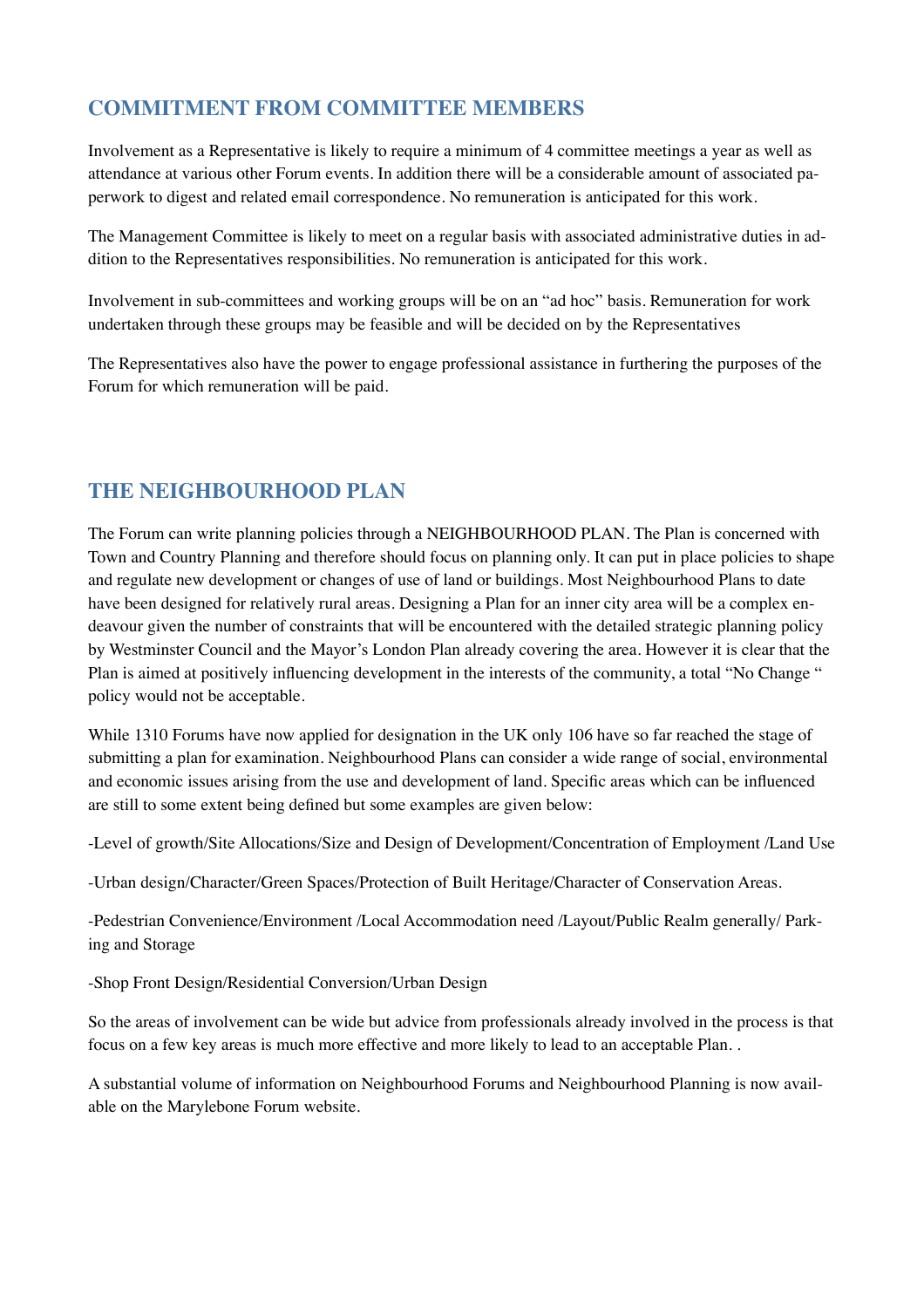#### **THE EVIDENCE BASE**

The Plan will be submitted to Westminster Council whose job will be to check that it complies with the various legal requirements including those of community consultation. If this is the case it will be referred an expert in Neighbourhood Planning, known as an INDEPENDENT EXAMINER, whose job is to ensure it complies with the various strategic policies both national and local, contributes to sustainable development and is compatible with EU obligations

So the Plan must be community based and will only be accepted if it is clear that it has been derived from a good EVIDENCE BASE that demonstrates this. But the Plan must also be compliant with the wider strategic objectives already in force in the area.

This will involve collection of statistical data, forecasts and opinion from all constituent parts of the local community to show that the plan truly reflects community views .

Once the Plan is approved, with any necessary amendments by the Examiner, it will be submitted to a REF-ERENDUM of both residents and business in the area. Both will be able to vote on the Plan and if both groups vote in favour it will be adopted and have the same statutory force as Westminster's Local Plan. If only one group votes in favour then Westminster Council will be able to decide whether to adopt it.

#### **NEXT STEPS**

You have requested that we organise a SEMINAR on Neighbourhood Planning and, subject to demand, we intend to do this, led by an expert in the field of Neighbourhood Planning.

As requested, we will participate in any meetings organised by specific groups of local residents to raise further questions on the Forum and its operations.

We are actively pursuing various avenues of funding for the Forum.

We are actively looking at methods of further community engagement and publicity to spread the word about the Forum, within the context of our very limited budget

We will be in active dialogue with Westminster Council concerning any matters arising from our application for designation as a Neighbourhood Forum and to carry out any other matters they may require to achieve Forum designation

We will organise and prepare for the FORUM AGM. The anticipated date for this is in September subject, of course, to Westminster Council's progress on our designation.

We will continue to encourage members of the local community to put their names forward for roles on the Forum. Details of all candidates who wish to be proposed for election as Representatives will be published on our website at least a month in advance of the AGM.

Post AGM we will go on to look at evidence gathering, this and the outcome of community engagement activities should enable us to clarify key issues for the Plan to address, from these it will be necessary to sift out any non-planning matters.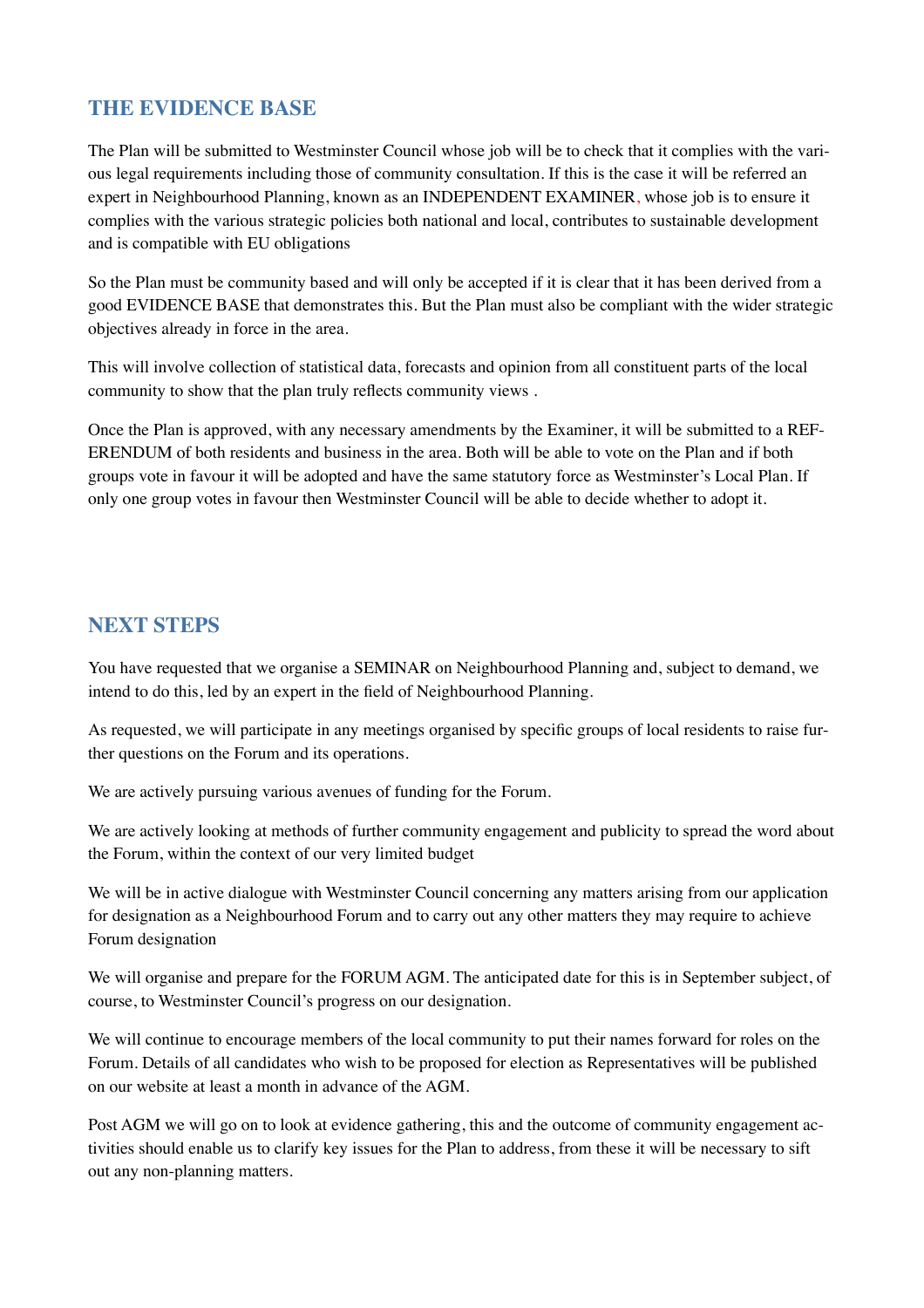#### **NOTES**

### **WHAT IS CIL?**

CIL stands for the COMMUNITY INFRASTRUCTURE LEVY. It is a levy that allows local authorities to raise predetermined funds from developers undertaking new building projects in their area.

The Government believes that CIL, which replaces the previous system of agreeing planning obligations between local authorities and developers (known as section 106 agreements), gives local authorities the freedom to determine how this money should be spent and provides a more predictable funding stream to plan and deliver the required infrastructure.

#### **HOW IS CIL CHARGED?**

CIL will determine a fixed rate for new development provided in a particular area. It will be based on the net increase in floorspace provided and calculated in pounds per square metre. CIL allows different rates to be set for different types of development.

Local authorities do not have to introduce CIL and may choose not to do so. Similarly section 106 agreements are still available to use. However if the local authority does decide to set a levy it must be assessed looking at the available evidence, consulted upon and externally examined to ensure it is reasonable.

The proposed rate should not be so high that it puts at risk the overall development of the area. Local authorities must therefore consider the viability of development in their particular area when setting a levy.

Once agreed local authorities will then be able to levy the charge on most new development. There are some exceptions from the levy, such as affordable housing and some charitable purposes. The levy is payable when development starts, though the local authority may have a policy of phasing payments.

#### **WHAT WILL IT FUND?**

The local authority decides how and when the levy will be spent and publishes a list of infrastructure items it intends to direct monies towards at the time it adopts CIL. The local authority is required to publish this on its website.

This list could include things like roads, flood defences, schools, health centres, social care, play areas and parks, sports facilities and other community facilities.

The money can only be used to fund infrastructure projects needed as a result of the development. It cannot be used to rectify existing infrastructure deficiencies unless they are made worse by the development. The levy can also be used to support the ongoing maintenance of the infrastructure.